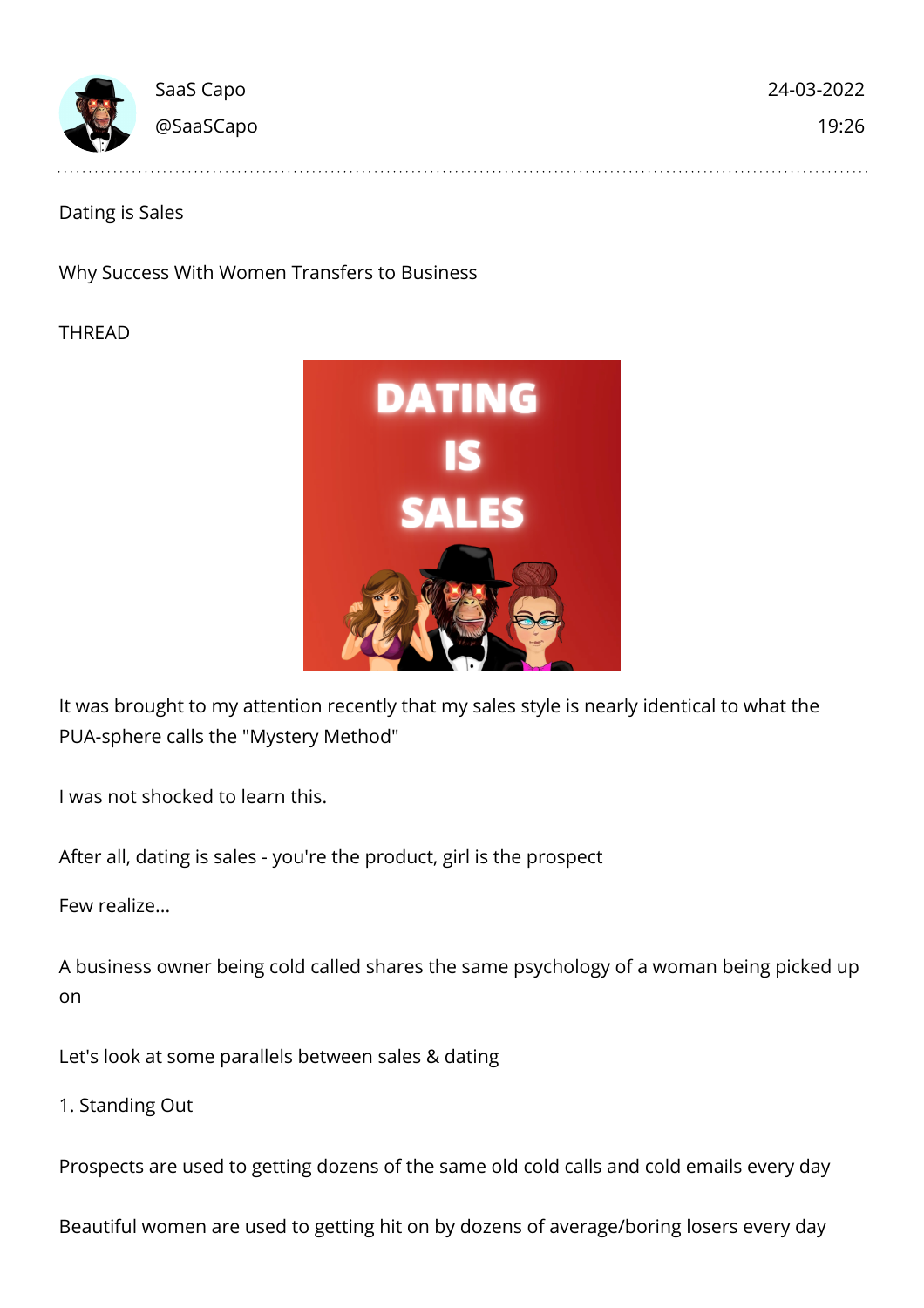By default, they are wired to "auto-reject"

You need to stand out and disrupt this filtering mechanism with something out of the ordinary

Sales examples:

Pattern interrupt, controlling the frame, demonstrating authority

Dating Examples:

IRL: Being jacked, tan, and well dressed

Dating Apps/IG: funny pickup lines, pictures of you doing cool shit in cool places, etc

2. Perception of Value

When a prospect or a woman perceives you as low value, they'll look for just about any reason to reject you

Chasing after them (excessive communication) signals low value

A high value chad makes girls and prospects chase him

Low value individuals are always free & accommodating

"I'd love to! When are you free?"

High value Chads have scarce availability

"I can squeeze you in next week. You free Thursday at 11?"

3. Social Proof

Case Studies are another integral aspect of success in dating and sales

Sales: Showing a prospect case studies of similar companies you produced excellent results with.

Solid social proof.